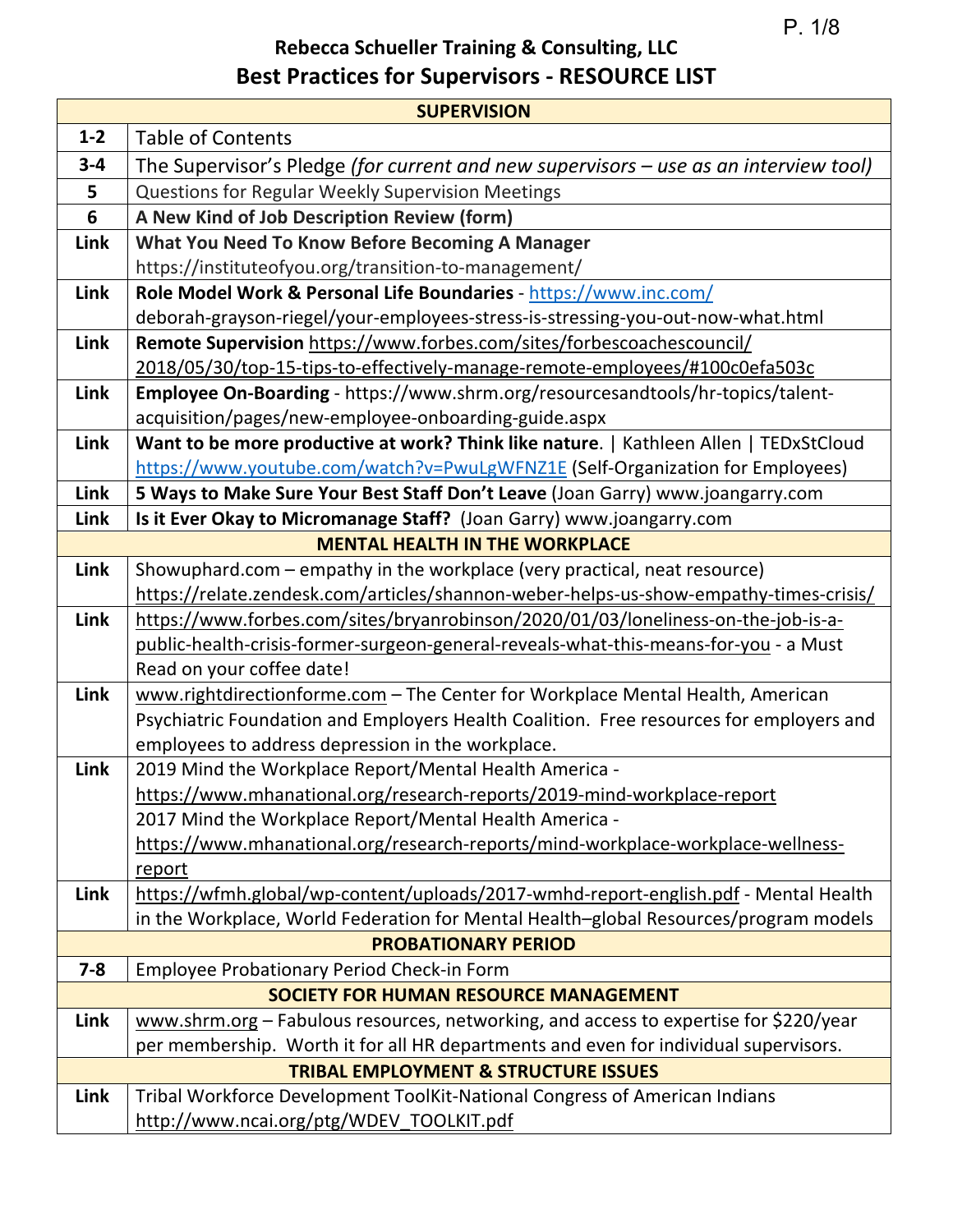| <b>Link</b>                                                                             | Tribal Executive Branches: A Path to Tribal Constitutional Reform-Harvard Law Review |               |
|-----------------------------------------------------------------------------------------|--------------------------------------------------------------------------------------|---------------|
|                                                                                         | https://harvardlawreview.org/2016/04/tribal-executive-branches-a-path-to-tribal-     |               |
|                                                                                         | constitutional-reform/                                                               |               |
| <b>Reading/Watching/Listening List</b>                                                  |                                                                                      |               |
|                                                                                         | <b>Title</b>                                                                         | <b>Author</b> |
| Crucial Conversations: Tools for Talking When Stakes are High $-$ Updated, $2^{nd}$ Ed. |                                                                                      |               |
| (buy it used on Thriftbooks.com or Amazon)                                              |                                                                                      |               |
| (Book) "Good to Great: Why Some Companies Make the LeapAnd Others Don't"                |                                                                                      |               |
| and "Good to Great And the Social Sectors: A Monograph for Good to Great"               |                                                                                      |               |
| "Start with Why: How Great Leaders Inspire Everyone to Take Action" and "Circles"       |                                                                                      |               |
| of Safety" and Leaders Eat Last                                                         |                                                                                      | Sinek         |
| https://www.ted.com/talks/simon sinek how great leaders inspire action                  |                                                                                      |               |
| Art Jackson, Eagles Nest Performance Management - SHRM speech using the                 |                                                                                      | Art Jackson   |
| movie Baggar Vance https://www.youtube.com/watch?v=dUhH-DdU1Uk                          |                                                                                      |               |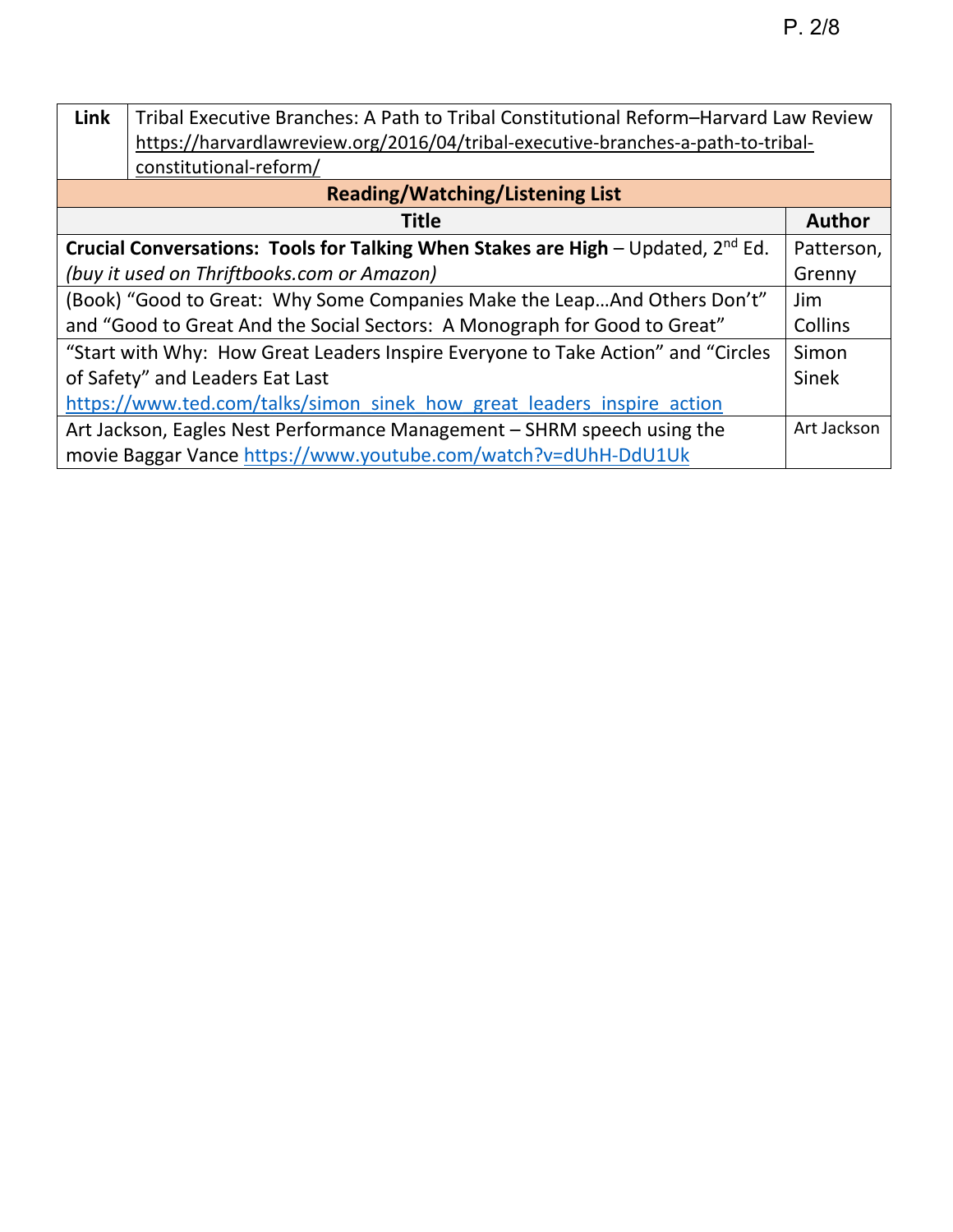# **The Supervisor's Pledge**

*[Review this with your current supervisors & have them edit it and sign it. Share it during the interview process and have it signed during the first meeting with the new supervisor. Print it on your letterehead.]* 

## **Values**

Our employees are essential to our organization's work. Our goal is to work together as partners to create high impact and strong outcomes for our clients, stakeholders, and the community. We value our employees and will strive to communicate that regularly. We are interested in our employee's success and well-being and NOT simply compliance with our policies and rules. We hope that by making these values explicit we will encourage supervisors to use a strengths-based approach to supervision regularly.

## **Our Practices**

**Diversity/Equity/Inclusivity:** I agree to use my "ordinary privilege" and speak up when practices, procedures, or policies are suggested or when comments are made that do not advance equity, promote inclusivity, and encourage diversity within the organization.

**Regular Supervision:** At our organization, we provide regular supervision so that each employee has the support, problem-solving help, tools, resources, equipment and training to do their jobs. Our goal is for employees to receive real-time feedback on strengths and successes as well as any performance challenges that might lead to disciplinary action.

**Validation and Recognition:** We want supervisors to meet regularly with staff to share what they are doing well and how supervisors see staff strengths being used in their work. We want supervisors to help reframe success so that all staff feel as though "we matter and our work matters." We want supervisors to explicitly share appreciation of staff (individual and group).

**Professional Growth & Development:** We look for explicit ways to engage employees in the process of planning for their professional growth and development and future career. We want employees and supervisors to regularly discuss professional development goals and progress towards goals.

**Employee-Centered Support:** We invite employees to identify solutions for concerns and problems and inform their supervisor of what is needed in the way of help. When employees come with concerns, we expect supervisors to ask employees, "What are your ideas to address this and what help do you need from me and the organization?"

**Annual Evaluation:** Each employee has an annual evaluation and will receive a copy of the evaluation form 2 weeks in advance of the evaluation. Employees are requested to make their own notes and ratings, submit a list of their top strengths and accomplishments, and review the form with their supervisor during the formal evaluation. The supervisor assigns final ratings after discussion with the employee. Employees are encouraged to submit written comments on their evaluation to capture strengths, accomplishments, and any areas in which they disagree. Employee comments should be a maximum of 2 pages and should be submitted within 7 business days following the formal evaluation.

**Advancement/Promotion:** We share opportunities for future advancement in the organization with staff and inform our staff of the skills and attributes we seek in our team leads, supervisors, and executive managers. We sometimes offer "developmental" interviews if we believe an internal candidate is not quite ready for the position sought.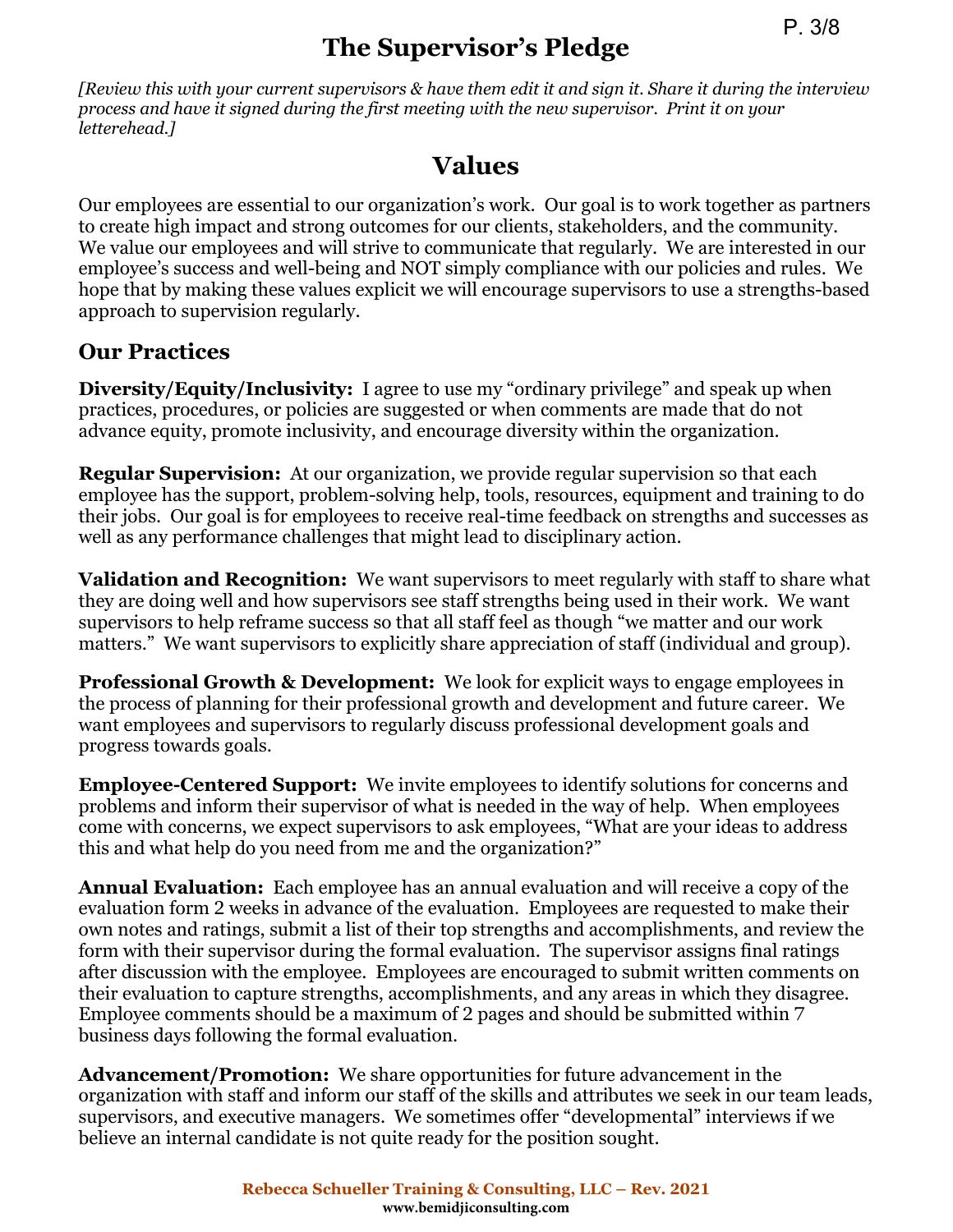**Staff Involvement in Planning:** We value the insights our employees bring to the organization on clients/customers, community partners, and community needs, and will offer formal and informal opportunities for employees to share their insights and ideas and help create our short- and long-term strategic priorities and direction.

My signature below acknowledges my agreement to uphold these values and practices.

| Name:           | Date: |
|-----------------|-------|
| Position/Title: |       |
| Signature:      |       |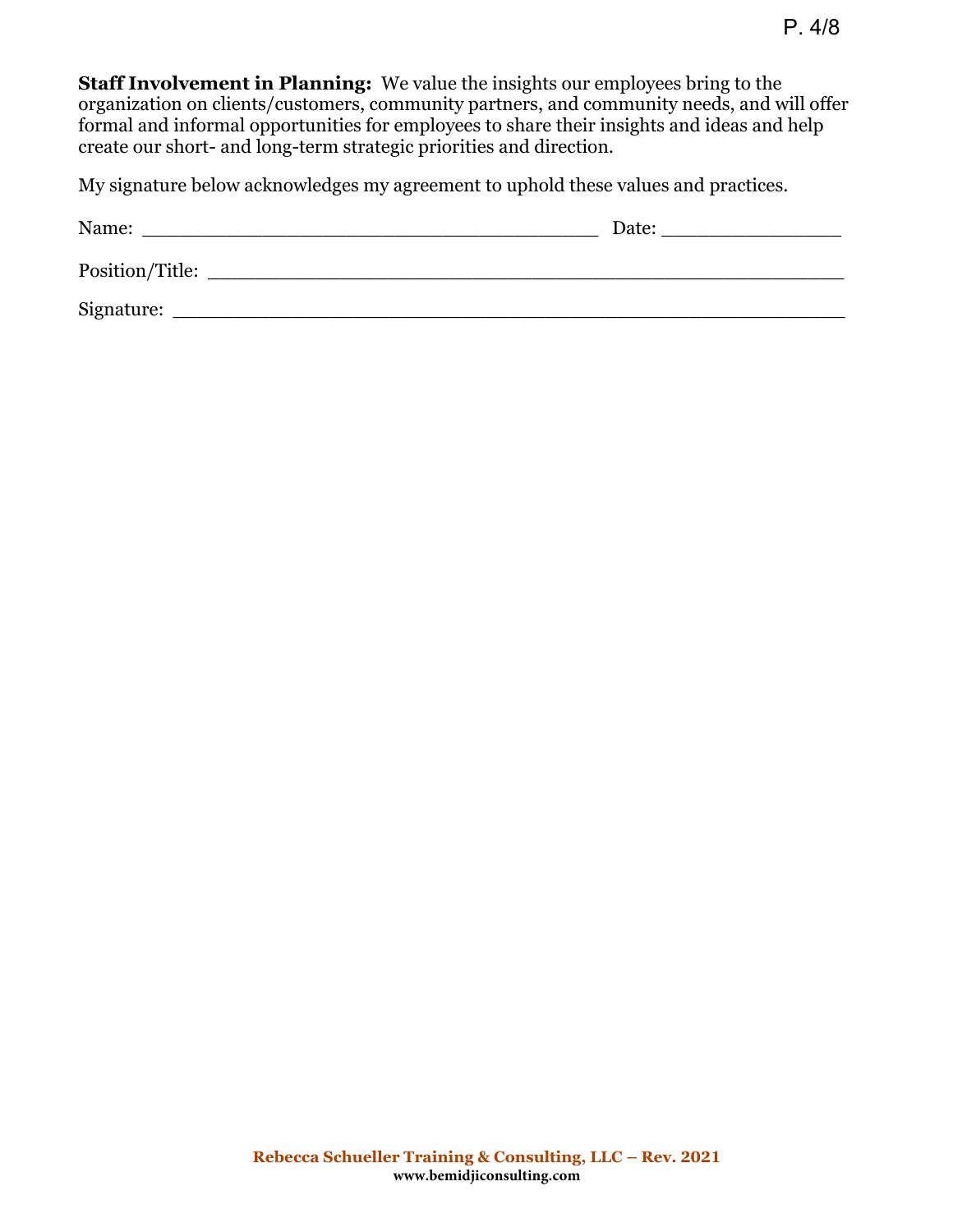#### **Weekly Supervision Check-in Questions**

| <b>Employee:</b>      | Supervisor: |
|-----------------------|-------------|
| <b>Job Title:</b>     | Date:       |
| How are things going? |             |

**What were the best interactions that occurred or accomplishments last week?** 

**What were the most difficult or frustrating things that happened last week?**

**What are your top 3 priorities for next week? How can I help?**

**Do you feel you have the tools you need to do your job? (work space, technology, supplies, etc.)**

**Is there any training that will help you in your job that you're thinking about?** 

**As your supervisor, are you getting sufficient time with me for discussion, questions, and feecback?** 

**Do you have other feedback for the agency – comments, concerns, etc.?**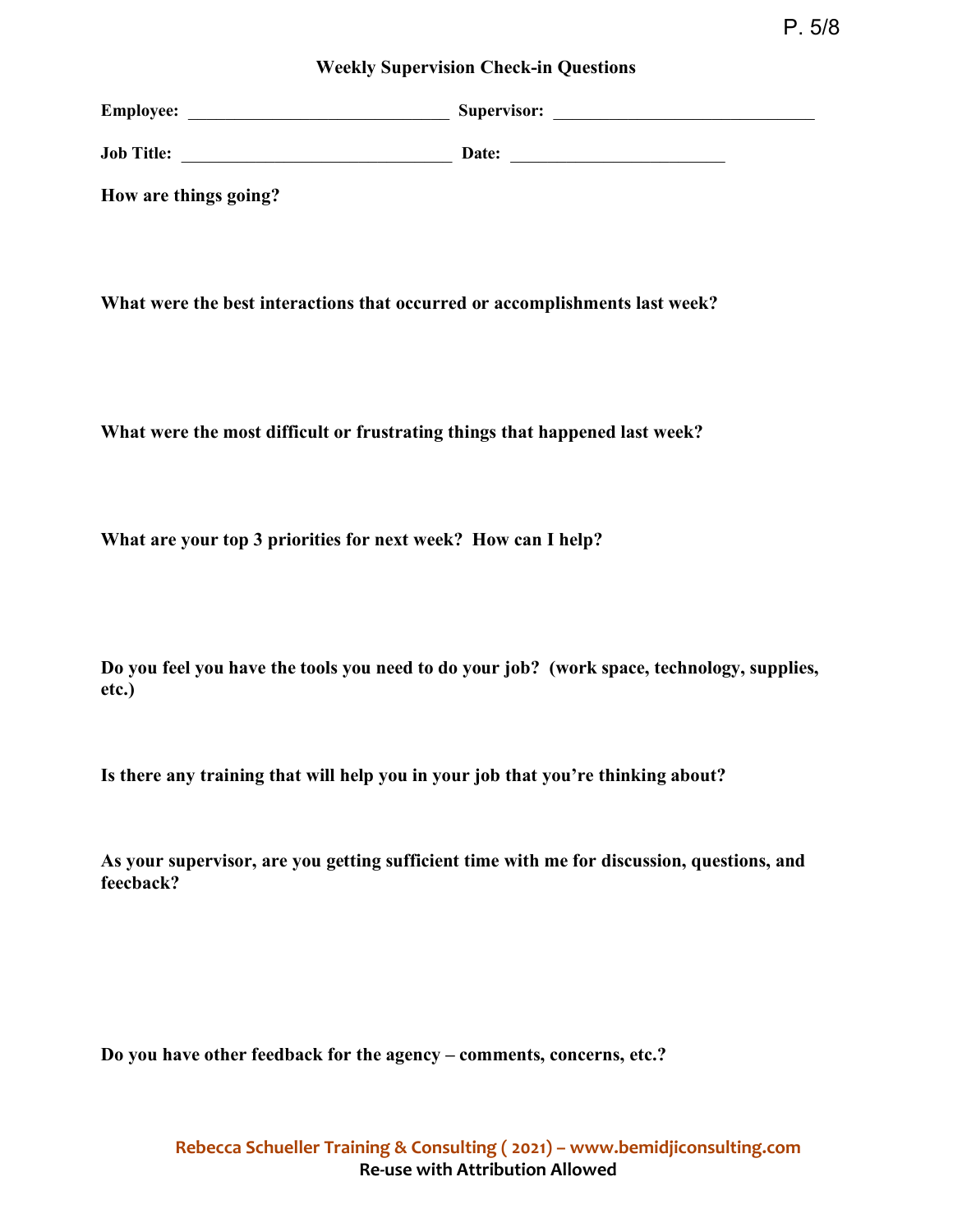### **A New Kind of Job Description** *Review*

#### **Do you have the opportunity to do what you do best every day at work? Which components of your job utilize your unique strengths and "feed you"?**

**Which parts of your job do you procrastinate, avoid, or find sap your energy?**

| <b>Continuing Responsibilities</b>                                             |                  |                                                                     |  |  |
|--------------------------------------------------------------------------------|------------------|---------------------------------------------------------------------|--|--|
| I use my unique<br>strengths to<br>accomplish this                             | I loathe<br>this | <b>Job Duty</b>                                                     |  |  |
|                                                                                |                  |                                                                     |  |  |
|                                                                                |                  |                                                                     |  |  |
|                                                                                |                  |                                                                     |  |  |
|                                                                                |                  |                                                                     |  |  |
|                                                                                |                  | Top 3 Responsibilities Added to My Job Description in the Past Year |  |  |
| I use my unique<br>strengths to<br>accomplish this                             | I loathe<br>this | <b>Job Duty</b>                                                     |  |  |
|                                                                                |                  |                                                                     |  |  |
|                                                                                |                  |                                                                     |  |  |
|                                                                                |                  |                                                                     |  |  |
| <b>Things I No Longer Do/Things the Organization No Longer Does (Top</b><br>3) |                  |                                                                     |  |  |
| I use my unique<br>strengths to<br>accomplish this                             | I loathe<br>this | <b>Job Duty</b>                                                     |  |  |
|                                                                                |                  |                                                                     |  |  |
|                                                                                |                  |                                                                     |  |  |
|                                                                                |                  |                                                                     |  |  |
|                                                                                |                  | <b>New Things I Would Like To Do (Top 3)</b>                        |  |  |
| <b>How this uses my</b><br>strengths                                           |                  | <b>Job Duty</b>                                                     |  |  |
|                                                                                |                  |                                                                     |  |  |
|                                                                                |                  |                                                                     |  |  |
|                                                                                |                  |                                                                     |  |  |
| <b>Things I Would Like Removed from my Job Description (Top 3)</b>             |                  |                                                                     |  |  |
| How else should this be<br>done?                                               |                  | <b>Job Duty</b>                                                     |  |  |
|                                                                                |                  |                                                                     |  |  |
|                                                                                |                  |                                                                     |  |  |

**Rebecca Schueller Training & Consulting ( 2021) – www.bemidjiconsulting.com Re-use with Attribution Allowed**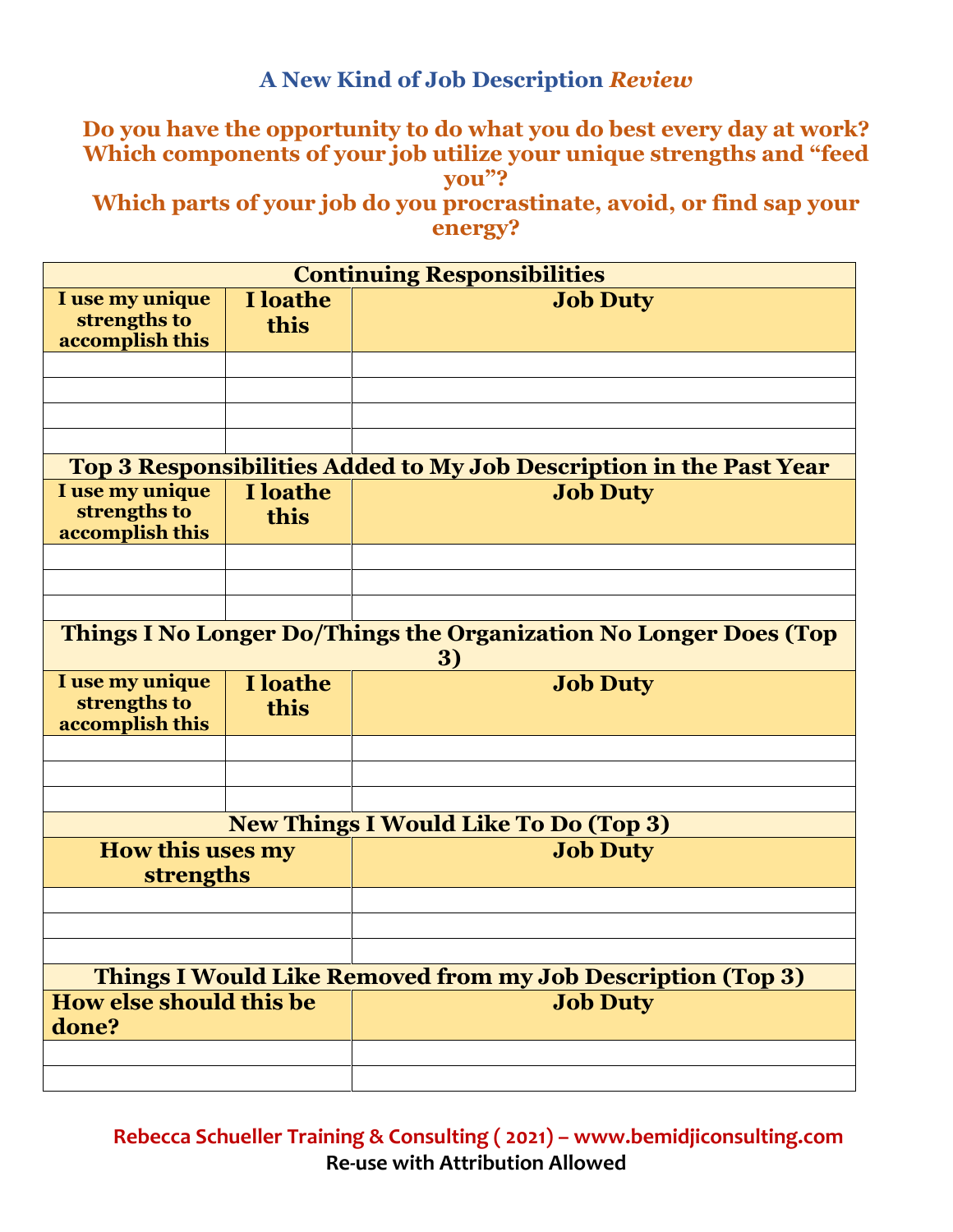P. 7/8

| <b>Probationary Period Weekly Meeting Check-In</b> |  |  |
|----------------------------------------------------|--|--|
|----------------------------------------------------|--|--|

| Employee:   | <b>Position:</b> |
|-------------|------------------|
| Supervisor: | Date:            |

#### **Employee Questions**

How are things going (with clients, coworkers, referrals, community partners, etc.?

What are you learning in the role (about our clients, community partners, community needs)?

What were the highlights of your week? What do you consider your top accomplishments?

Do you feel the position is a good fit for your strengths? Are there any changes or requests you have that would make the position a better fit for your strengths?

What do you appreciate the most about the organization and/or position?

What is the most difficult or frustrating?

Do you have the tools, resources, and equipment you need to do the job?

Have you identified any training you believe will help you in this position?

Are there things I can do differently to support you more in your position?

Do you have any other feedback for the agency?

**Rebecca Schueller Training & Consulting ( 2021) – www.bemidjiconsulting.com Re-use with Attribution Allowed**